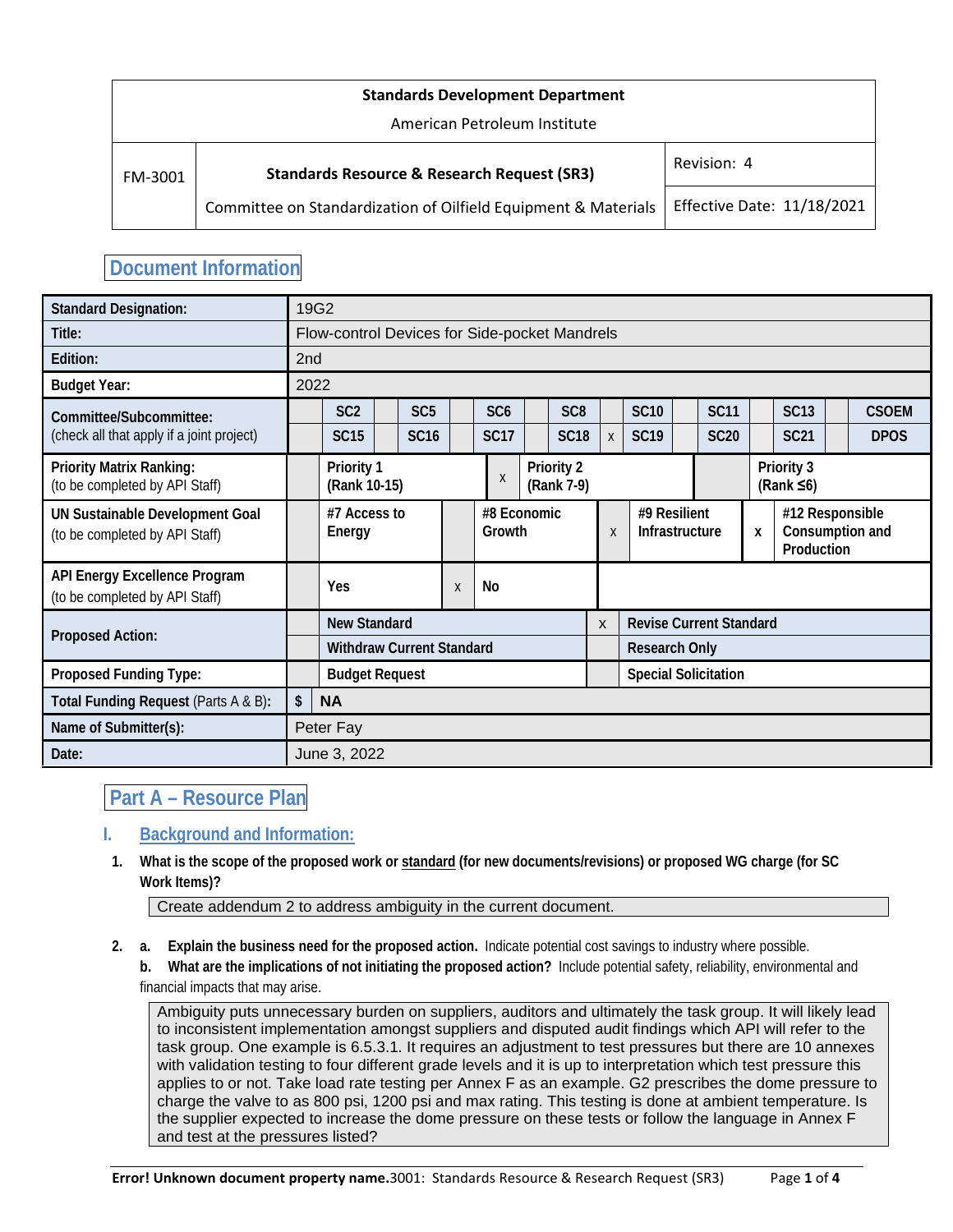| <b>Standards Development Department</b> |                                                                |                                   |  |  |  |  |  |
|-----------------------------------------|----------------------------------------------------------------|-----------------------------------|--|--|--|--|--|
| American Petroleum Institute            |                                                                |                                   |  |  |  |  |  |
| FM-3001                                 | <b>Standards Resource &amp; Research Request (SR3)</b>         | Revision: 4                       |  |  |  |  |  |
|                                         | Committee on Standardization of Oilfield Equipment & Materials | <b>Effective Date: 11/18/2021</b> |  |  |  |  |  |

**3. Is this standard on the work program of another standards development organization (SDO)?**

 $Yes \quad | \quad x \quad | \quad No$ 

**If yes, specify SDO and standard designation/project title/contact**

ISO 17078-2 but no work has been done on that document in a long time.

**If yes, is the work being coordinated with the appropriate group? Are there special circumstances that would justify independent API initiation of the proposed action?**

Per IOGP work, ISO to consider supplemental standard.

- **4. Are a volunteer chair and group of subject matter experts available to perform the proposed action?** Please indicate a chair and include names and company affiliation of subject matter experts, if available. Yes, there is already a gas lift task group established.
- **5. Are there special format requirements for final document, i.e. knowledge of ISO template required), significant graphics, photos or equations) required that would need extraordinary resources?**

| $ -$<br>v | .Nr<br>. |  |
|-----------|----------|--|
|-----------|----------|--|

**If Yes, please provide details:** 

**6. Please provide any other information that is pertinent to the proposed action.**

N/A

**7. Is this standard part of the Monogram Program, or if a first edition, proposed to be part of the program?**

#### **II. Project Timing and Funding**

**1. Is there a need to commit resources to supplement the development of the draft? Would a paid content specialist accelerate progress on the development/revision? Is there a readily available content specialist?**

No

**2. Is there research proposed to accomplish the proposed action?**

| If yes, complete Part B of this form. |  |  |  |  |  |  |  |
|---------------------------------------|--|--|--|--|--|--|--|

| Proposed start date:                                 | 09/01/2022 | Proposed date draft will be ready for<br>letter ballot:            | 07/01/2023 |  |  |
|------------------------------------------------------|------------|--------------------------------------------------------------------|------------|--|--|
| TG/WG: (estimated<br>number of volunteers<br>needed) | <b>NA</b>  | <b>Content Management:</b><br>(\$ amount "if needed" or volunteer) | <b>NA</b>  |  |  |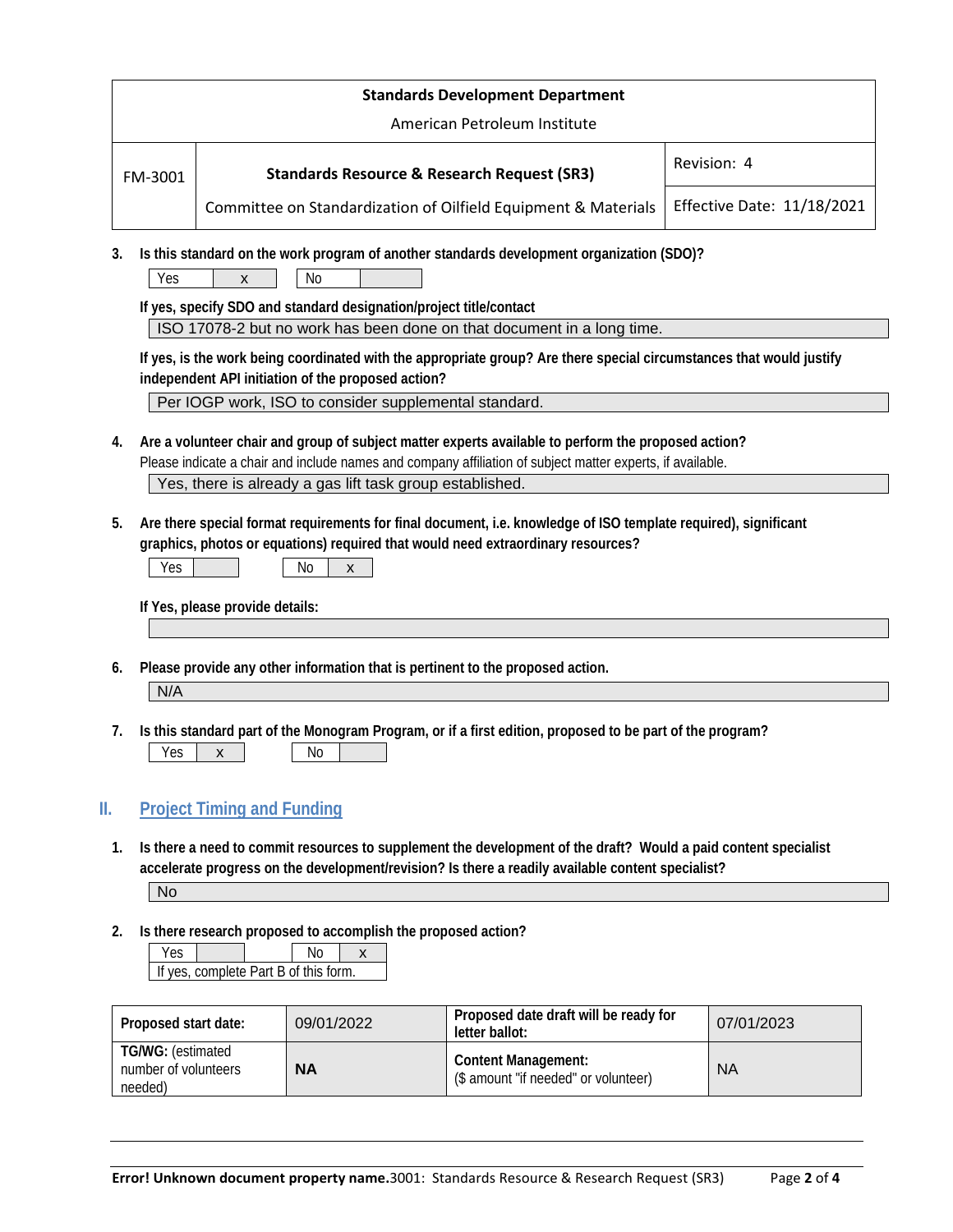| <b>Standards Development Department</b> |                                                                |                            |  |  |  |  |  |  |
|-----------------------------------------|----------------------------------------------------------------|----------------------------|--|--|--|--|--|--|
| American Petroleum Institute            |                                                                |                            |  |  |  |  |  |  |
| FM-3001                                 | <b>Standards Resource &amp; Research Request (SR3)</b>         | Revision: 4                |  |  |  |  |  |  |
|                                         | Committee on Standardization of Oilfield Equipment & Materials | Effective Date: 11/18/2021 |  |  |  |  |  |  |

**PART B – Research Plan**

### **I. Background and Information**

**1. Proposed Research Title:**

**2. Proposed Project Scope:**

- **3. a. What is the business need for the proposed research?**
	- **b. How does the research support the proposed action identified in Part A?**
	- **c. What are the implications of not performing the proposed research?**
- **4. Is the proposed research edition-specific for a single standard or will it result in technology enhancement for multiple standards?**

| Yes                                              |  |  | No |  |  |  |
|--------------------------------------------------|--|--|----|--|--|--|
| If multiple standards, please cite the standards |  |  |    |  |  |  |
| effected:                                        |  |  |    |  |  |  |

**5. Is a joint industry project (JIP) a possibility?**

| いへへ<br>ט ש                                      |       | N0 |  |
|-------------------------------------------------|-------|----|--|
| $\cdots$<br>.<br>-14<br>with<br>V∩c<br>UJ,<br>. | who': |    |  |

**6. Are there opportunities for leveraged research with other organizations?**

| N0<br>$\sqrt{2}$<br>ັບ |  |
|------------------------|--|
| Wh<br>'N               |  |

#### **II. Project Timing and Funding:**

**1. Proposed Research Amount:**

**\$**

#### **2. Research Timing:**

| r to scheduled.<br>IS necessary prior t<br>Research |  | e done concurrent with :<br>can be<br>`revision.<br>Research o |
|-----------------------------------------------------|--|----------------------------------------------------------------|
| revision.                                           |  |                                                                |

| Anticipated Research Funding Needs |              |              |              |                      | Estimated<br><b>Completion Date</b> |
|------------------------------------|--------------|--------------|--------------|----------------------|-------------------------------------|
| Year 1\$                           | Year $2:$ \$ | Year $3:$ \$ | Year $4:$ \$ | Previous Funding: \$ |                                     |
|                                    |              |              |              |                      |                                     |